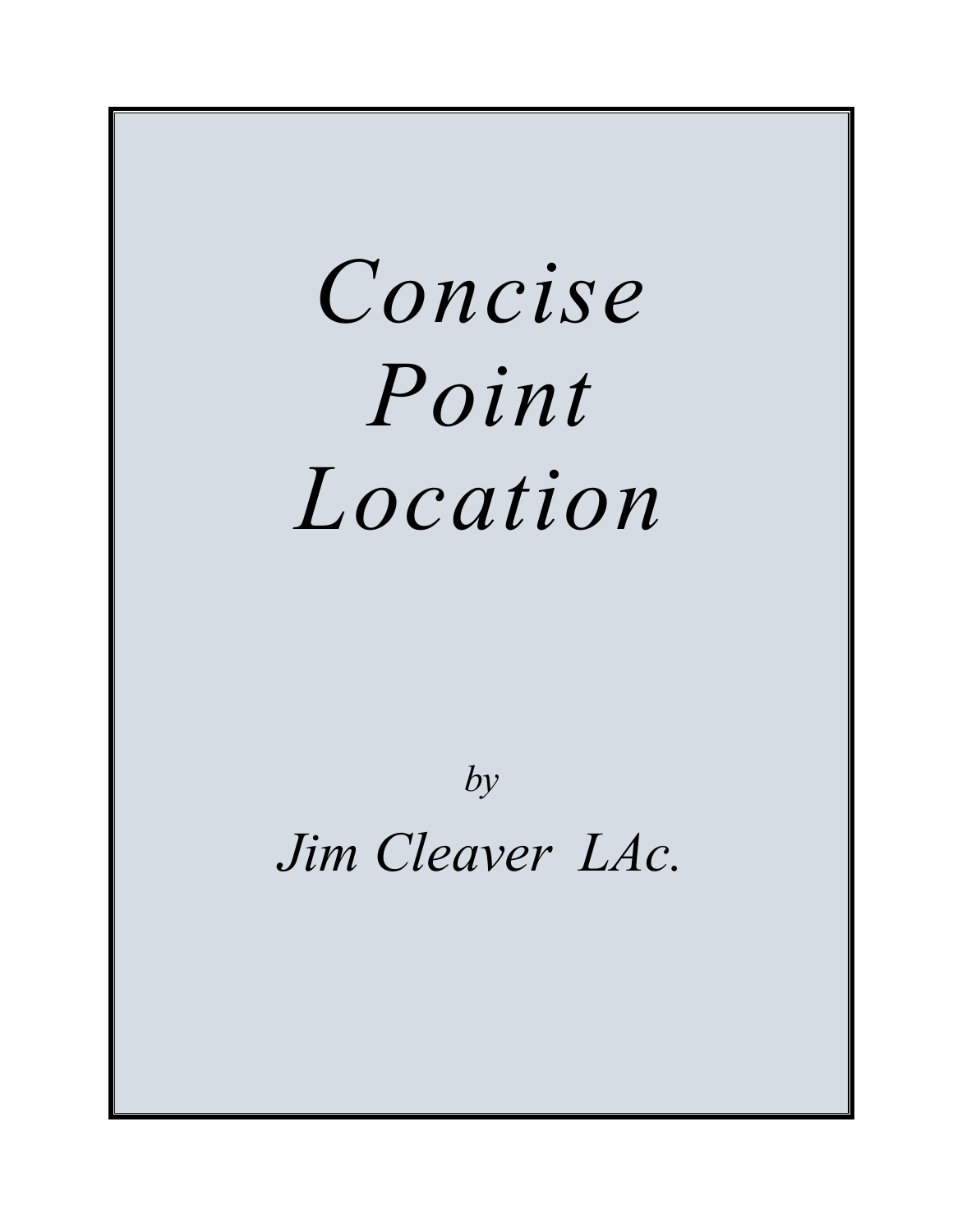*On the Arms:*

*9 cun are measured between the anterior axillary fold and the cubital crease 12 cun are measured between the cubital crease and the wrist joint* 

#### **Heart Channel** – anterior (yin) surface, ulnar compartment

| $Ht-1$ | center of the axilla                                                    |                                          |
|--------|-------------------------------------------------------------------------|------------------------------------------|
| $Ht-2$ | 3 cun above Ht-3                                                        |                                          |
| $Ht-3$ | at the cubital fold                                                     | (at the ulnar end of the cubital crease) |
| $Ht-4$ | 1.5 cun proximal to Ht-7                                                |                                          |
| $Ht-5$ | 1.0 cun proximal to Ht-7                                                |                                          |
| $Ht-6$ | 0.5 cun proximal to Ht-7                                                |                                          |
| $Ht-7$ | at the wrist                                                            | (ulno-carpal joint space)                |
| $Ht-8$ | on the palm, betw the 4th $\&$ 5th metacarpals, proximal to their heads |                                          |
| $Ht-9$ | the nail point on the radial side of the little finger                  |                                          |

|         | <b>Pericardium Channel</b> – anterior (yin) surface, median compartment |                                                         |  |
|---------|-------------------------------------------------------------------------|---------------------------------------------------------|--|
|         |                                                                         |                                                         |  |
| $Pc-1$  | in the 4th IC space,                                                    | supralateral to the nipple                              |  |
| $Pc-2$  | 2 cun below the axillary fold                                           | (betw the heads of the biceps)                          |  |
| $Pc-3$  | at the cubital fold,                                                    | ulnar side of the biceps tendon                         |  |
| $Pc-4$  | 5 cun proximal to Pc-7                                                  |                                                         |  |
| $Pc-5$  | 3 cun proximal to Pc-7                                                  |                                                         |  |
| $Pc-6$  | 2 cun proximal to Pc-7                                                  |                                                         |  |
| $Pc-7$  | the middle of the wrist fold                                            | (on the ulnar side of the flexor carpi radialis tendon) |  |
| $Pc-8$  | on the palm, betw the 2nd $\&$ 3rd metacarpals, proximal to their heads |                                                         |  |
| $Pc-9$  | the nail point, on the radial side of the middle finger                 |                                                         |  |
| alt loc | the center of the end of the middle finger                              |                                                         |  |

#### **Lung Channel** – anterior (yin) surface, radial compartment

| $Lu-1$             | upper chest                                                                                                                          | 1.6 cun below Lu-2                        |
|--------------------|--------------------------------------------------------------------------------------------------------------------------------------|-------------------------------------------|
| $Lu-2$             | inferior to clavicle, medial to coracoid                                                                                             | (6 cun lateral to the midline)            |
| $Lu-3$<br>$Lu-4$   | 3 cun below the axillary fold (on the radial side of the biceps)<br>4 cun below the axillary fold (on the radial side of the biceps) |                                           |
| $Lu-5$             | at the cubital fold                                                                                                                  | (radial side of the biceps tendon)        |
| $Lu-6$             | 5 cun distal to Lu-5                                                                                                                 | (near the end of the brachioradialis m.)  |
| $Lu-7$             | 1.5 cun proximal to Lu-9                                                                                                             | (on the radial side of the radius)        |
| $Lu-8$             | 1.0 cun proximal to Lu-9                                                                                                             | (ventral/yin surface, on the styloid pr.) |
| $Lu-9$             | at the wrist fold                                                                                                                    | (radio-carpal joint space)                |
| $Lu-10$<br>$Lu-11$ | thenar eminence<br>the nail point on the radial side of the thumb                                                                    | midpoint of the 1st metacarpal            |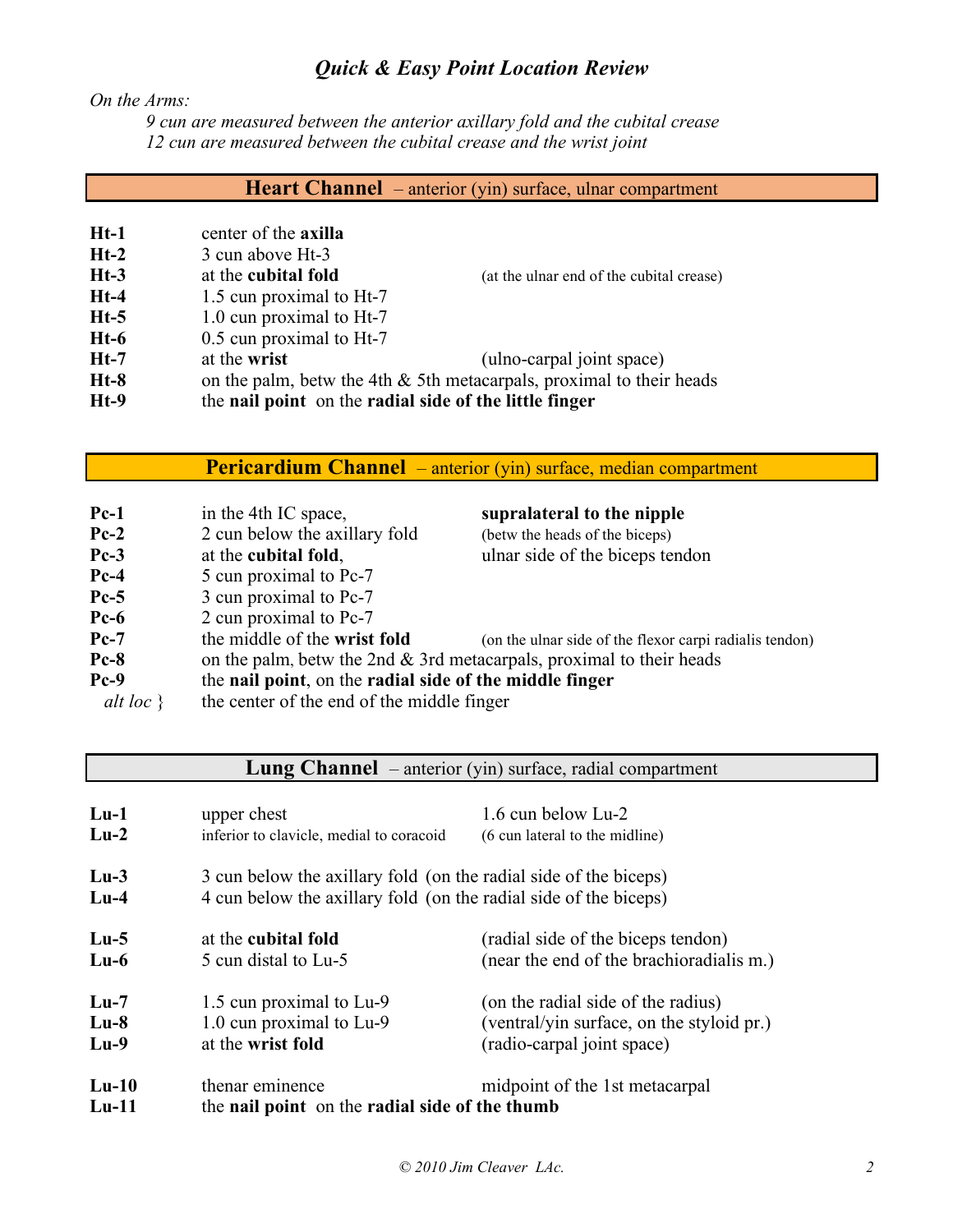#### **Large Intestine Channel** – dorsal (yang) surface, radial compartment

*On the forearm, LI points lie along a line connecting LI-5 and LI-11 On the upper arm, LI points lie along a line connecting LI-11 and LI-15, (except LI-12)*

| $LI-1$                                                     | index finger, radial nail pt                                                                                                                                                                                                                                                                                      |
|------------------------------------------------------------|-------------------------------------------------------------------------------------------------------------------------------------------------------------------------------------------------------------------------------------------------------------------------------------------------------------------|
| $LI-2$                                                     | radial side of the index finger, distal to the MP joint                                                                                                                                                                                                                                                           |
| $LI-3$                                                     | proximal to the head of the 2nd metacarpal                                                                                                                                                                                                                                                                        |
| $LI-4$                                                     | at the midpoint of the 2nd metacarpal                                                                                                                                                                                                                                                                             |
| $LI-5$                                                     | in the anatomical snuffbox                                                                                                                                                                                                                                                                                        |
| $LI-6$<br>$LI-7$<br>$LI-8$<br>$LI-9$<br>$LI-10$<br>$LI-11$ | 3 cun proximal to LI-5<br>5 cun proximal to LI-5<br>8 cun proximal to LI-5<br>$(4 \text{ cun distal to LI-11})$<br>9 cun proximal to LI-5<br>$(3$ cun distal to LI-11)<br>10 cun proximal to LI-5 (2 cun distal to LI-11)<br>at the elbow, anterior to the lateral epicondyle (lateral end of the cubital crease) |
| $LI-12$                                                    | 1 cun proximal to the lateral epicondyle (anterior edge of the supracondylar ridge)                                                                                                                                                                                                                               |
| $LI-13$                                                    | 3 cun superior to LI-11                                                                                                                                                                                                                                                                                           |
| $LI-14$                                                    | proximal to the deltoid insertion, $(\sim$ level with the anterior axillary fold)                                                                                                                                                                                                                                 |
| $LI-15$                                                    | inferior to the acromium, at the anterior end of the bone                                                                                                                                                                                                                                                         |
| $LI-16$                                                    | at the acromio-clavicular "V"                                                                                                                                                                                                                                                                                     |
| $LI-17$                                                    | 1 cun inferior to LI-18 on the posterior edge of the SCM                                                                                                                                                                                                                                                          |
| $LI-18$                                                    | level with the laryngeal prominence, betw the two heads of the SCM                                                                                                                                                                                                                                                |
| $LI-19$                                                    | on the upper lip, inferior to the lateral side of the nostril                                                                                                                                                                                                                                                     |
| $LI-20$                                                    | in the naso-labial groove, level with the midpoint of the ala nasi                                                                                                                                                                                                                                                |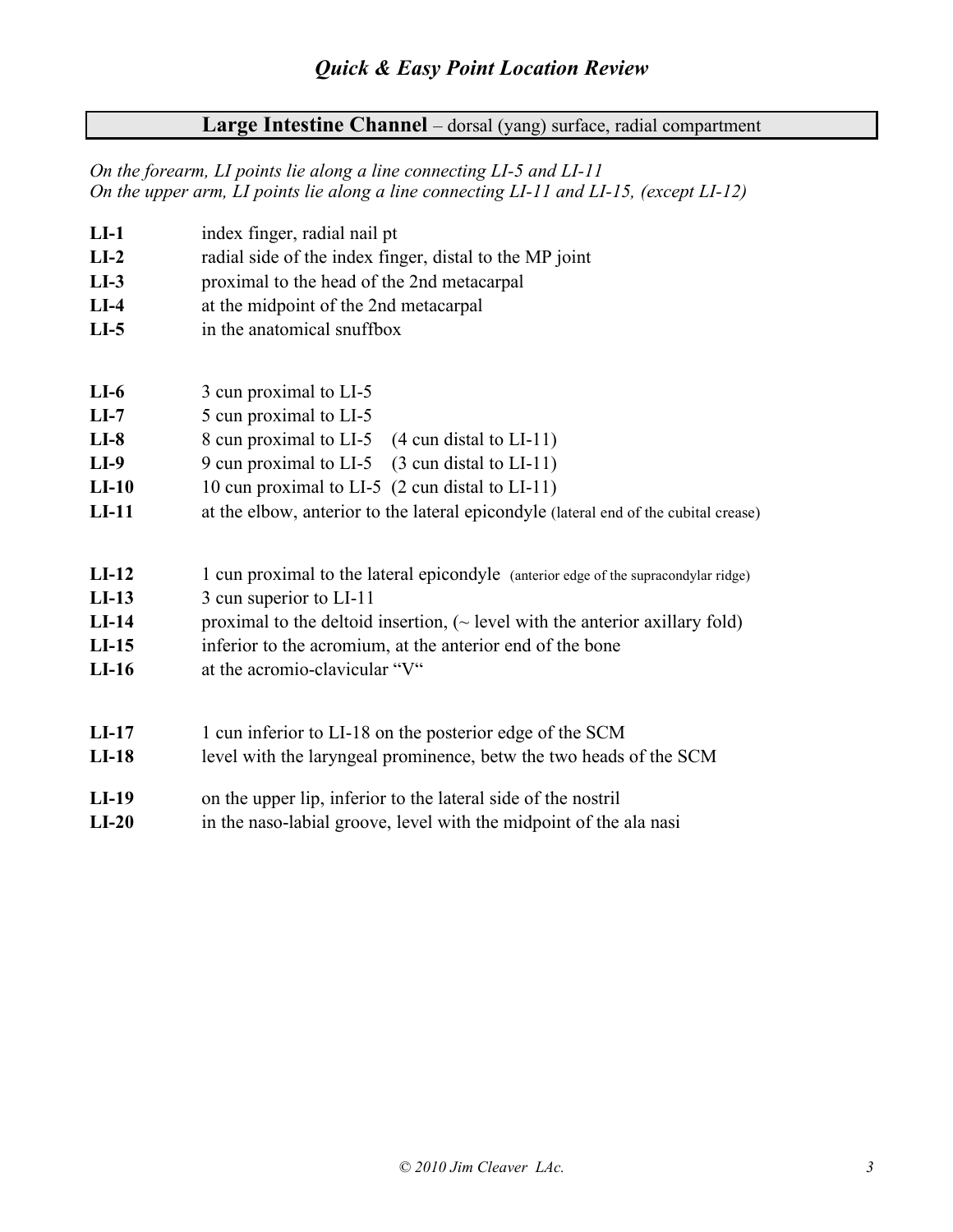### **Small Intestine Channel** – dorsal (yang) surface, ulnar compartment

*12 cun are measured from the triquetral bone to the medial epicondyle of the humerus*

| $SI-1$       | little finger, ulnar nail pt                                                     |
|--------------|----------------------------------------------------------------------------------|
| $SI-2$       | ulnar side of the little finger, distal to the MP joint                          |
| $SI-3$       | ulnar side of the hand, proximal to the head of the 5th metacarpal               |
| $SI-4$       | ulnar side of the hand, distal to the triquetral bone                            |
| $SI-5$       | at the wrist, proximal to the triquetral bone                                    |
| $SI-6$       | betw the radius & ulna, just proximal to the ulnar styloid process               |
| $SI-7$       | 5 cun proximal to SI-5                                                           |
| $SI-8$       | at the elbow, midway betw the olecranon and the medial epicondyle                |
| $SI-9$       | 1 cun superior to the posterior axillary fold                                    |
| $SI-10$      | inferior to the lateral end of the scapular spine (medial to the acromial angle) |
| $SI-11$      | infraspinous fossa, inferior to the spine of the scapula                         |
| $SI-12$      | the center of the supraspinous fossa                                             |
| $SI-13$      | the medial end of the supraspinous fossa                                         |
| $SI-14$      | level with $T_1$ , 3 cun lateral to the midline                                  |
| $SI-15$      | level with $C_7$ , 2 cun lateral to the midline                                  |
| $SI-16$      | posterior edge of the SCM, level with the laryngeal prominence                   |
| $SI-17$      | anterior edge of the SCM, level with the angle of the mandible                   |
| $SI-18$      | inferior to the maxilla, at the anterior edge of the masseter                    |
| <b>SI-19</b> | anterior to the midpoint of the tragus                                           |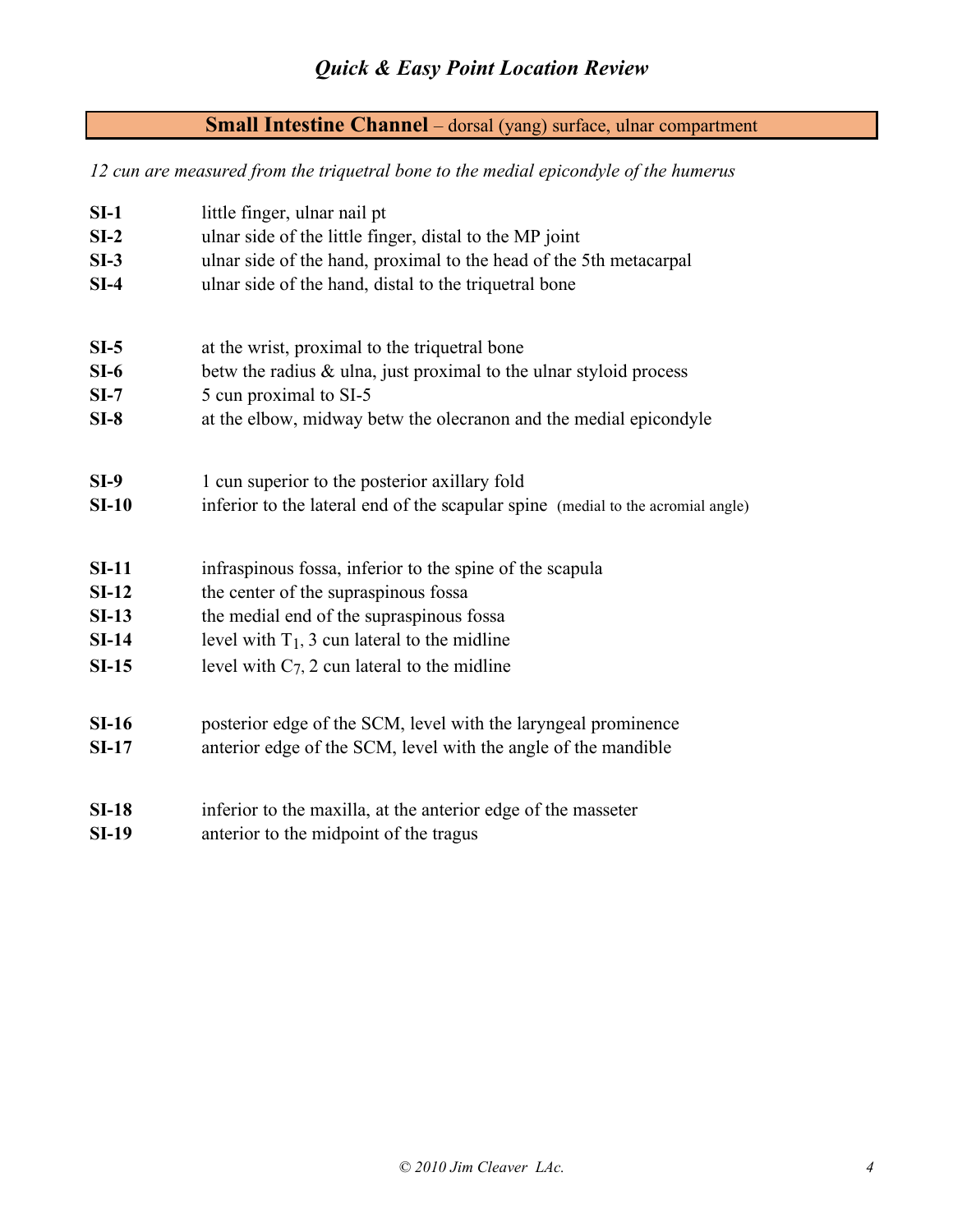| Triple Burner Channel - dorsal (yang) surface, median compartmen |
|------------------------------------------------------------------|
|------------------------------------------------------------------|

| $TB-1$                                                                       | ring finger, ulnar nail pt                                                                                                                                                                                                                                                                                                       |  |
|------------------------------------------------------------------------------|----------------------------------------------------------------------------------------------------------------------------------------------------------------------------------------------------------------------------------------------------------------------------------------------------------------------------------|--|
| $TB-2$                                                                       | betw the 4th $\&$ 5th fingers, just distal to the MP joints                                                                                                                                                                                                                                                                      |  |
| <b>TB-3</b>                                                                  | betw the 4th & 5th metacarpals, proximal to their heads                                                                                                                                                                                                                                                                          |  |
| <b>TB-4</b>                                                                  | at the wrist, ulnar side of the extensor digitorum tendons                                                                                                                                                                                                                                                                       |  |
|                                                                              |                                                                                                                                                                                                                                                                                                                                  |  |
| $TB-5$                                                                       | betw the radius $\&$ ulna, 2 cun proximal to the wrist                                                                                                                                                                                                                                                                           |  |
| <b>TB-6</b>                                                                  | betw the radius $\&$ ulna, 3 cun proximal to the wrist                                                                                                                                                                                                                                                                           |  |
| $TB-7$                                                                       | betw the radius $\&$ ulna, 3 cun proximal to the wrist, on the radial side of the ulna                                                                                                                                                                                                                                           |  |
| <b>TB-8</b>                                                                  | betw the radius $\&$ ulna, 4 cun proximal to the wrist                                                                                                                                                                                                                                                                           |  |
| <b>TB-9</b>                                                                  | betw the radius $\&$ ulna, 4-5 cun distal to the elbow                                                                                                                                                                                                                                                                           |  |
|                                                                              |                                                                                                                                                                                                                                                                                                                                  |  |
| <b>TB-10</b><br><b>TB-11</b><br><b>TB-12</b><br><b>TB-13</b><br><b>TB-14</b> | in the olecranon fossa, 1 cun proximal to the tip of the olecranon<br>in the olecranon fossa, 2 cun proximal to the tip of the olecranon<br>on the back of the arm, midway betw TB-11 $&$ TB-13<br>inferior edge of the posterior deltoid, betw the heads of the triceps<br>inferior to the posterio-lateral end of the acromion |  |
| <b>TB-15</b><br><b>TB-16</b><br><b>TB-17</b>                                 | at the superior angle of the scapula, midway betw SI-13 & GB-21<br>on the posterior edge of the SCM, level with the angle of the mandible<br>under the earlobe, betw the mandible and the mastoid                                                                                                                                |  |
| <b>TB-18</b><br><b>TB-19</b><br><b>TB-20</b>                                 | on the mastoid, $1/3$ of the arc distance betw TB-17 & TB-20<br>on the mastoid, $2/3$ of the arc distance betw TB-17 & TB-20<br>immediately superior to the apex of the ear                                                                                                                                                      |  |
| <b>TB-21</b><br><b>TB-22</b><br><b>TB-23</b>                                 | anterior to the ear, level with the supra-tragic notch<br>at the pre-auricular hairline, level with the superior root of the ear<br>at the lateral end of the eyebrow                                                                                                                                                            |  |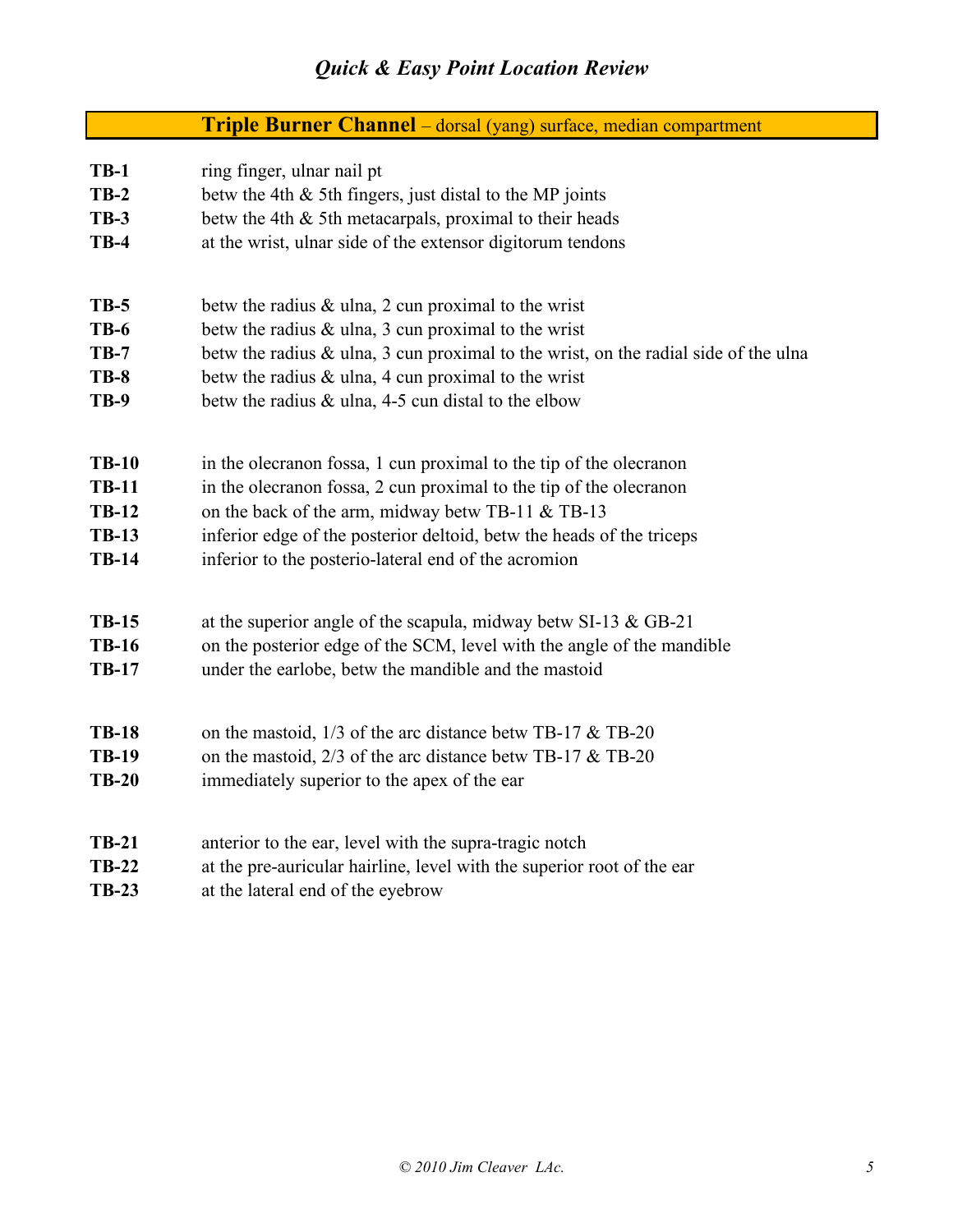| <b>Ren Mai = Conception Vessel – anterior midline</b> |  |  |  |
|-------------------------------------------------------|--|--|--|
|-------------------------------------------------------|--|--|--|

| $CV-1$  | the center of the perineum                                                            |
|---------|---------------------------------------------------------------------------------------|
| $CV-2$  | 5 cun inferior to the umbilicus, superior edge of the pubic symphysis                 |
| $CV-3$  | 4 cun inferior to the umbilicus                                                       |
| $CV-4$  | 3 cun inferior to the umbilicus $\sim$ level with the anterior projection of the ASIS |
| $CV-5$  | 2 cun inferior to the umbilicus                                                       |
| $CV-6$  | 1.5 cun inferior to the umbilicus                                                     |
| $CV-7$  | 1 cun inferior to the umbilicus                                                       |
| $CV-8$  | the center of the umbilicus                                                           |
| $CV-9$  | 1 cun superior to the umbilicus                                                       |
| $CV-10$ | 2 cun superior to the umbilicus                                                       |
| $CV-11$ | 3 cun superior to the umbilicus                                                       |
| $CV-12$ | 4 cun superior to the umbilicus                                                       |
| $CV-13$ | 5 cun superior to the umbilicus                                                       |
| $CV-14$ | 6 cun superior to the umbilicus                                                       |
| $CV-15$ | 7 cun superior to the umbilicus                                                       |
| $CV-16$ | at the xipho-sternal junction,                                                        |
|         | level with the 5th intercostal space                                                  |
| $CV-17$ | level with the 4th intercostal space                                                  |
| $CV-18$ | level with the 3rd intercostal space                                                  |
| $CV-19$ | level with the 2nd intercostal space                                                  |
| $CV-20$ | level with the 1st intercostal space                                                  |
| $CV-21$ | on the manubrium, midway betw $CV-20 & 22$                                            |
| $CV-22$ | immediately superior to the sternal notch                                             |
| $CV-23$ | immediately superior to the hyoid bone                                                |
| $CV-24$ | midpoint of the mento-labial groove                                                   |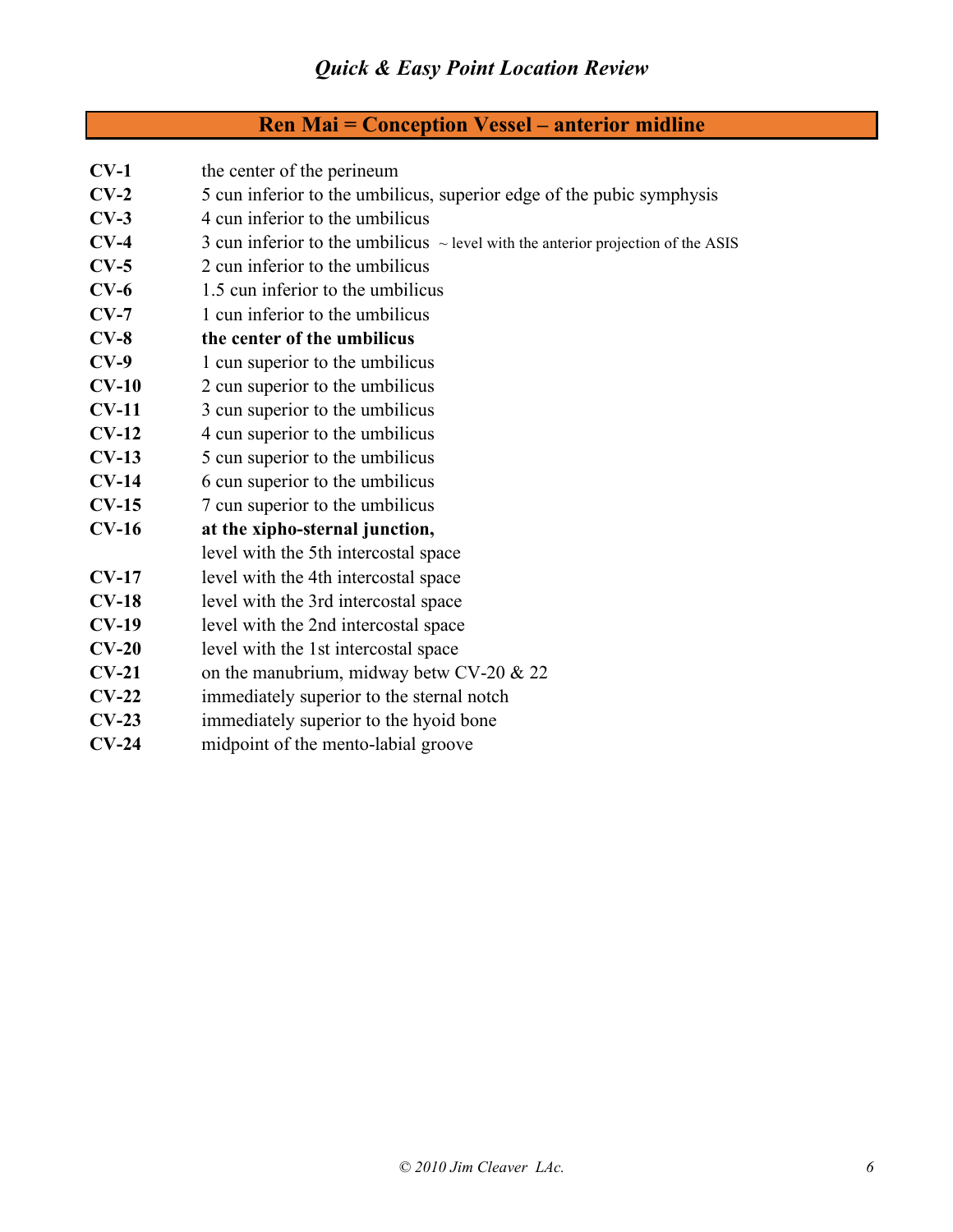# **Du Mai = Governing Vessel – posterior midline**

| $GV-1$<br>$GV-2$                         | inferior to the tip of the coccyx<br>at the sacral hiatus<br>$\sim S_4$                                                                                                                                                            |                                                                                                                  |
|------------------------------------------|------------------------------------------------------------------------------------------------------------------------------------------------------------------------------------------------------------------------------------|------------------------------------------------------------------------------------------------------------------|
| $GV-3$<br>$GV-4$<br>$GV-5$               | inferior to the spinous process of $L_4$<br>inferior to the spinous process of $L_2$<br>inferior to the spinous process of $L_1$                                                                                                   |                                                                                                                  |
| $\mathbf{G}V$ -6<br>$GV-7$<br>$GV-8$     | inferior to the spinous process of $T_{11}$<br>inferior to the spinous process of $T_{10}$<br>inferior to the spinous process of T <sub>9</sub>                                                                                    |                                                                                                                  |
| $GV-9$<br>$GV-10$<br>$GV-11$             | inferior to the spinous process of $T_7$<br>inferior to the spinous process of $T_6$<br>inferior to the spinous process of $T_5$                                                                                                   |                                                                                                                  |
| $GV-12$<br>$GV-13$<br>$GV-14$            | inferior to the spinous process of $T_3$<br>inferior to the spinous process of $T_1$<br>inferior to the spinous process of $C_7$                                                                                                   |                                                                                                                  |
| $GV-15$<br>$GV-16$                       | 0.5 cun within the posterior hairline<br>1 cun above the posterior hairline, immediately inferior to the occiput                                                                                                                   |                                                                                                                  |
| $GV-17$<br>$GV-18$<br>$GV-19$<br>$GV-20$ | 2.5 cun above the posterior hairline, immediately superior to the EOP<br>4 cun above the posterior hairline,<br>5.5 cun above the posterior hairline,<br>7 cun above the posterior hairline,<br>5 cun behind the anterior hairline | 1.5 cun above GV-17<br>1.5 cun above GV-18<br>1.5 cun above GV-19                                                |
| $GV-21$<br>$GV-22$<br>$GV-23$<br>$GV-24$ | 3.5 cun behind the anterior hairline<br>2 cun behind the anterior hairline<br>1 cun behind the anterior hairline<br>0.5 cun behind the anterior hairline                                                                           | 1.5 cun anterior to GV-20<br>1.5 cun anterior to GV-21<br>1.0 cun anterior to GV-22<br>0.5 cun anterior to GV-23 |
| $GV-25$<br>$GV-26$                       | at the center of the tip of the nose<br>in the philtrum, 1/3 of the distance betw the base of the nose and the lip                                                                                                                 |                                                                                                                  |
| $GV-27$<br>$GV-28$                       | in the philtrum, at the junction with the upper lip (jct of the red $\&$ white skin)<br>on the upper gum, immediately inferior to the attachment of the frenum                                                                     |                                                                                                                  |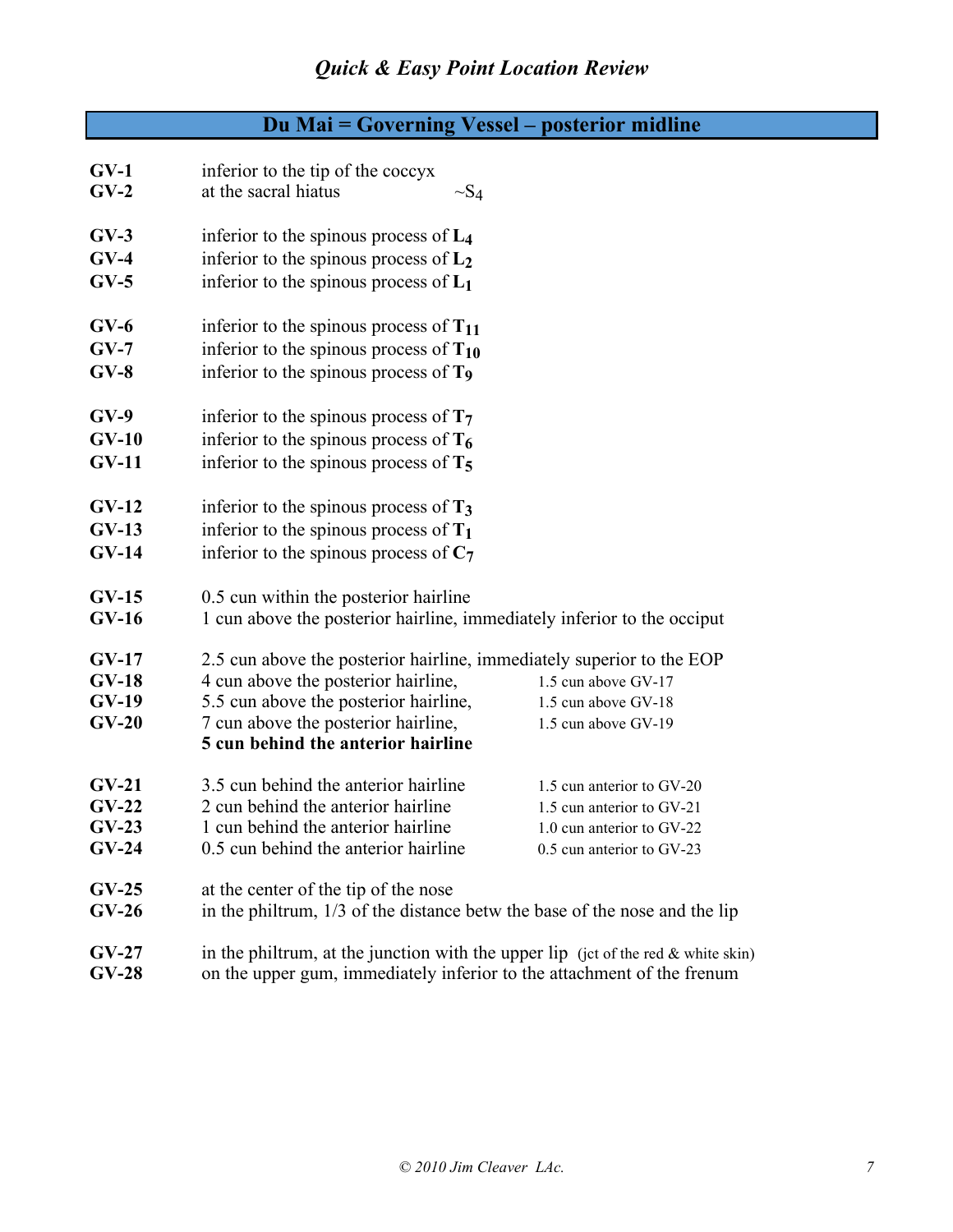### **Bladder Channel** – back of the body (most posterior compartment)

| <b>Head</b> | BL pts are $\sim$ 1.5 lateral to the midline (GV)                                |
|-------------|----------------------------------------------------------------------------------|
| $BL-1$      | at the inner canthus                                                             |
| $BL-2$      | at the medial end of the eyebrow                                                 |
| $BL-3$      | 0.5 cun behind the anterior hairline, 0.75 cun lateral to the midline (GV-24)    |
| $BL-4$      | $0.5$ cun behind the anterior hairline, 1.5 cun lateral to the midline $(GV-24)$ |
| $BL-5$      | 1.0 cun behind the anterior hairline                                             |
| $BL-6$      | 2.5 cun behind the anterior hairline                                             |
| $BL-7$      | 4.0 cun behind the anterior hairline                                             |
| $BL-8$      | 5.5 cun behind the anterior hairline, 0.5 cun behind GV-20                       |
| $BL-9$      | 2.5 cun above the posterior hairline, level with the EOP                         |
| <b>Neck</b> |                                                                                  |

**BL-10** in the trapezius, 0.5 cun above the posterior hairline, level with GV-15

*Back Inner Line Outer Line* - jia ji points are ~0.75 cun lateral to the midline, in the trough betw the spinous processes and the erectors - the inner BL line is 1.5 cun lateral to the midline, along the crest of the erectors

- the outer BL line is 3.0 cun lateral to the midline, along the vertebral border of the scapula

\* all points are level with the space inferior to the spinous process of the indicated vertebra

| T <sub>1</sub>  | jia ji | <b>BL-11</b> | $(SI-14)$               |
|-----------------|--------|--------------|-------------------------|
| T <sub>2</sub>  | jia ji | $BL-12$      | <b>BL-12a</b> $(36/41)$ |
| T3              | jia ji | <b>BL-13</b> | <b>BL-13a</b> $(37/42)$ |
| T <sub>4</sub>  | jia ji | <b>BL-14</b> | <b>BL-14a</b> (38/43)   |
| T <sub>5</sub>  | jia ji | <b>BL-15</b> | <b>BL-15a</b> $(39/44)$ |
| T <sub>6</sub>  | jia ji | $BL-16$      | <b>BL-16a</b> $(40/45)$ |
| $T_{7}$         | jia ji | <b>BL-17</b> | <b>BL-17a</b> $(41/46)$ |
|                 |        |              |                         |
| T <sub>9</sub>  | jia ji | <b>BL-18</b> | <b>BL-18a</b> $(42/47)$ |
| $T_{10}$        | jia ji | <b>BL-19</b> | <b>BL-19a</b> $(43/48)$ |
| $T_{11}$        | jia ji | <b>BL-20</b> | <b>BL-20a</b> (44/49)   |
| T <sub>12</sub> | jia ji | $BL-21$      | <b>BL-21a</b> $(45/50)$ |
| L <sub>1</sub>  | jia ji | $BL-22$      | <b>BL-22a</b> $(46/51)$ |
| L <sub>2</sub>  | jia ji | <b>BL-23</b> | <b>BL-23a</b> $(47/52)$ |
| $L_3$           | jia ji | $BL-24$      |                         |
| L <sub>4</sub>  | jia ji | <b>BL-25</b> |                         |
| L <sub>5</sub>  | jia ji | <b>BL-26</b> |                         |
|                 |        |              |                         |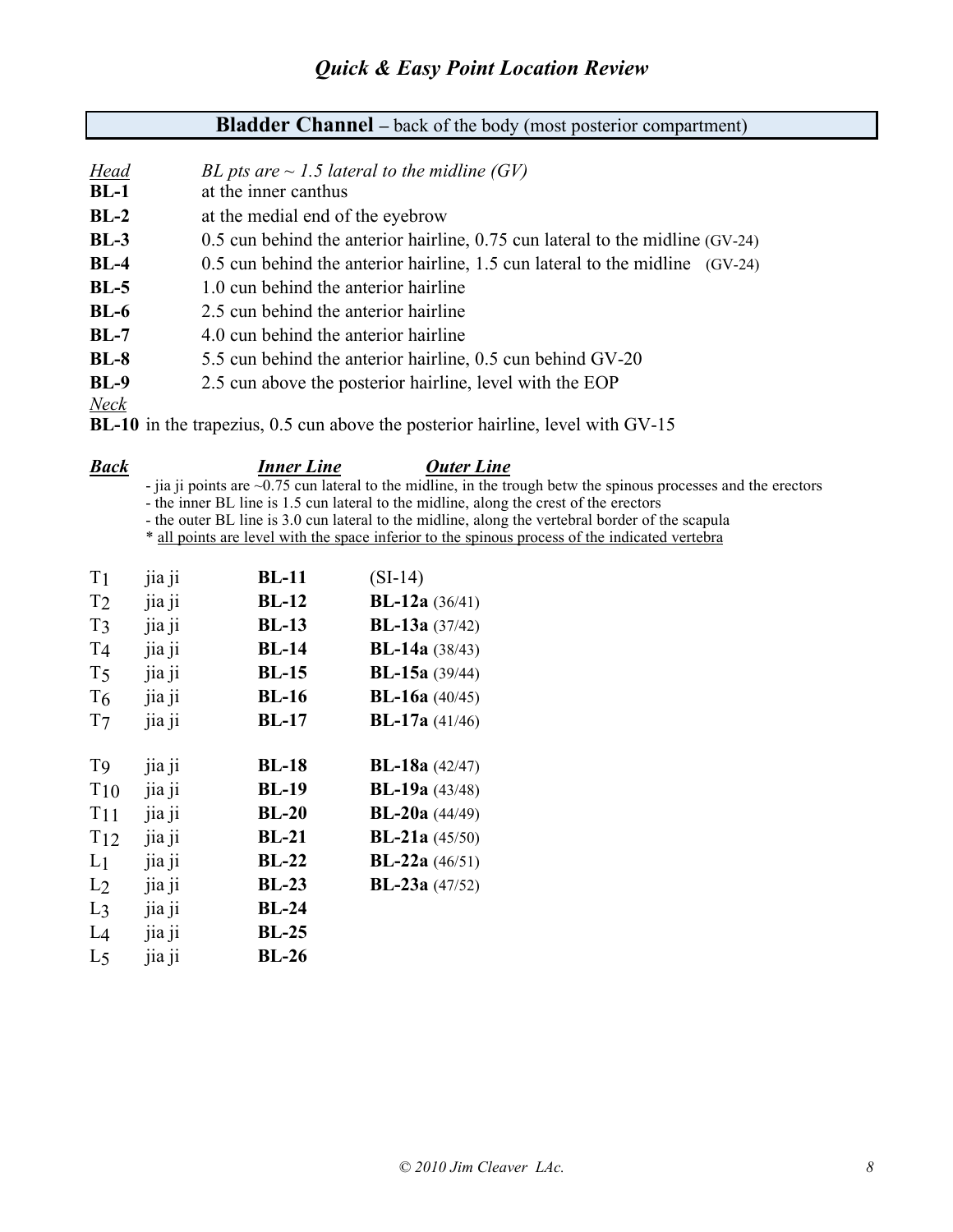|                | Sacral Region |              |                                                                                                       |
|----------------|---------------|--------------|-------------------------------------------------------------------------------------------------------|
| S <sub>1</sub> | <b>BL-31</b>  | $BL-27$      |                                                                                                       |
| S <sub>2</sub> | <b>BL-32</b>  | <b>BL-28</b> | <b>BL-28a</b> (48/53) (level with the inferior margin of the PSIS)                                    |
| $S_3$          | <b>BL-33</b>  | <b>BL-29</b> |                                                                                                       |
| S <sub>4</sub> | <b>BL-34</b>  | <b>BL-30</b> | $BL-30a$ (49/54) level with the sacral hiatus                                                         |
|                |               |              | [BL-31-34 are at the 1st, 2nd, 3rd, and 4th sacral foramen, in line with the jia ji column of points] |

**BL-35** is level with the tip of the coccyx

| <i>Thigh</i> | the distance from the gluteal fold to the politeal crease is 14 cun |
|--------------|---------------------------------------------------------------------|
| $BL-50/36$   | the center of the gluteal fold                                      |
| $BL-51/37$   | between hamstrings, 6 cun below the gluteal fold                    |
| $BL-52/38$   | 1 cun above BL-53                                                   |
| $BL-53/39$   | the lateral end of the popliteal crease                             |
| $BL-54/40$   | the midpoint of the popliteal crease                                |

| Leg          | from the politeal crease to the high point of the lateral malleolus is 16 cun          |
|--------------|----------------------------------------------------------------------------------------|
| <b>BL-55</b> | 2 cun inferior to BL-54                                                                |
| <b>BL-56</b> | 5 cun inferior to BL-54                                                                |
| <b>BL-57</b> | 8 cun inferior to BL-54                                                                |
| <b>BL-58</b> | 7 cun superior to the lateral malleolus (BL-60)                                        |
| <b>BL-59</b> | 3 cun superior to the lateral malleolus (BL-60)                                        |
| <b>BL-60</b> | level with the high point of the lateral malleolus, between the malleolus and achilles |

#### *Foot*

| <b>BL-61</b> | on the lateral heel, $\sim$ 3 cun inferior to BL-60 |  |  |  |   |  |  |  |
|--------------|-----------------------------------------------------|--|--|--|---|--|--|--|
| ----         |                                                     |  |  |  | . |  |  |  |

- **BL-62** immediately inferior to the lateral malleolus
- **BL-63** immediately inferior to the cuboid
- **BL-64** proximal to the tuberosity of the 5th metatarsal
- **BL-65** proximal to the head of the 5th metatarsal
- **BL-66** on the lateral side of the little toe, distal to the MP joint
- **BL-67** the lateral nail point on the little toe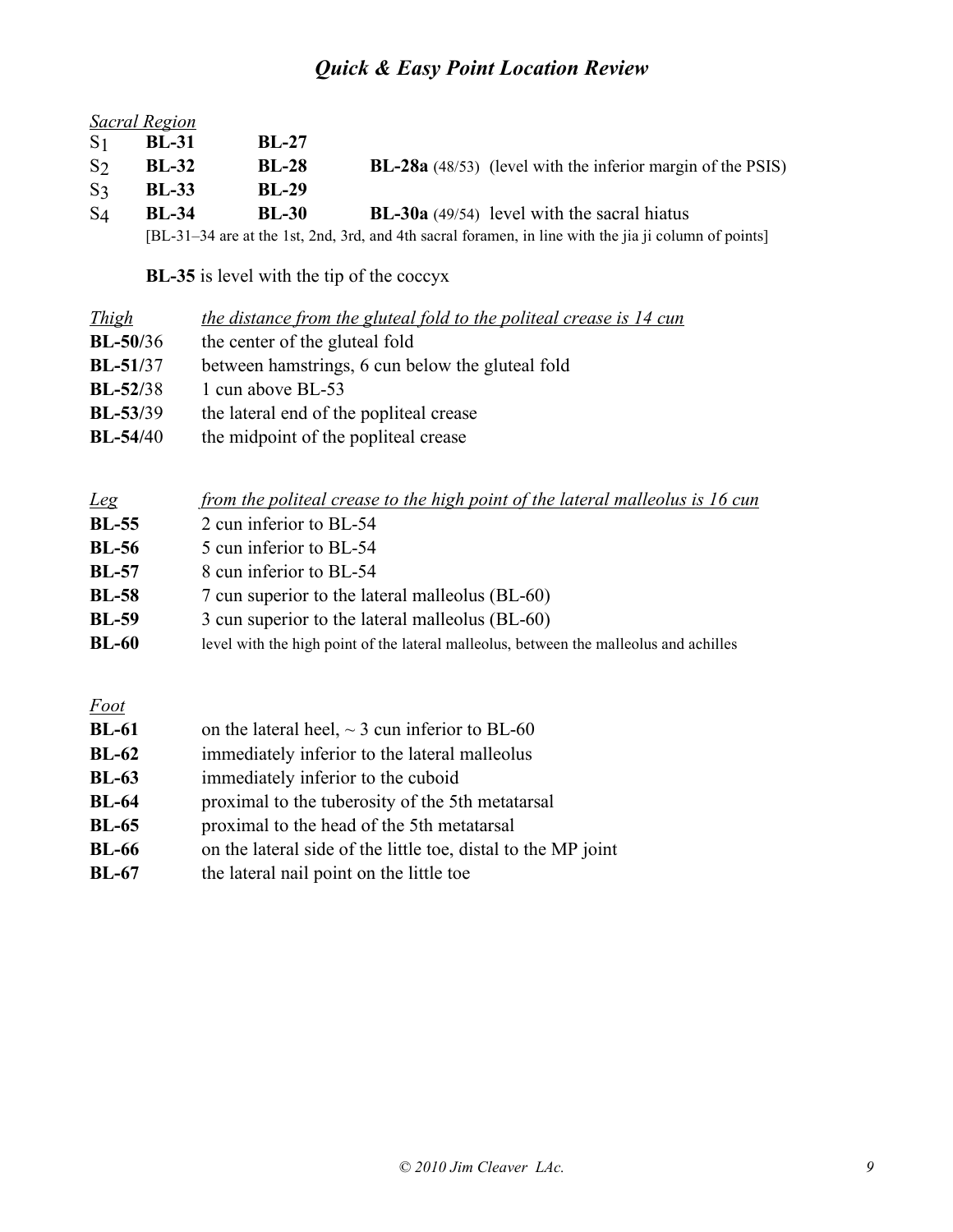|  | Kidney Channel – most posterior compartment on the yin-side |  |
|--|-------------------------------------------------------------|--|
|--|-------------------------------------------------------------|--|

| <b>Foot</b><br>$K-1$<br>$K-2$ | the kidney channel begins at the medial nail pt on the little toe<br>the sole of the foot, $\sim$ 1/3 the distance from the base of the toes to the heel<br>inferior to the tuberosity of the navicular |
|-------------------------------|---------------------------------------------------------------------------------------------------------------------------------------------------------------------------------------------------------|
| Ankle/Heel                    |                                                                                                                                                                                                         |
| $K-3$                         | between the high point of the medial malleolus and the achilles                                                                                                                                         |
| $K-4$                         | $\sim$ 0.5 inferior & slightly posterior to K-3, (jct of the achilles & calcaneum)                                                                                                                      |
| $K-5$                         | on the calcaneum, a little more than 1 cun directly inferior to K-3                                                                                                                                     |
| $K-6$                         | immediately inferior to the medial malleolus                                                                                                                                                            |
| alt loc:                      | 1 cun below the medial malleolus, inferior to the sustent aculum talus                                                                                                                                  |
| $Leg$                         |                                                                                                                                                                                                         |
| $K-7$                         | 2 cun above K-3, on the anterior edge of the achilles                                                                                                                                                   |
| $K-8$                         | 2 cun above K-3, on the posterior edge of the tibia                                                                                                                                                     |
| $K-9$                         | 5 cun above K-3, inferior to the medial head of the gastroc                                                                                                                                             |
| Knee                          |                                                                                                                                                                                                         |
| $K-10$                        | at the medial end of the popliteal crease                                                                                                                                                               |

*On the abdomen the K channel is 0.5 cun lateral to the midline On the chest the K channel is 2 cun lateral to the midline*

| $K-11$ | immediately superior to the crest of the pubis                    | (level $w/CV-2$ )  |
|--------|-------------------------------------------------------------------|--------------------|
| $K-12$ | 1 cun above the pubis, 4 cun below the umbilicus                  | (level $w/CV-3$ )  |
| $K-13$ | 2 cun above the pubis, 3 cun below the umbilicus                  | (level $w/CV-4$ )  |
| $K-14$ | 3 cun above the pubis, 2 cun below the umbilicus                  | (level $w/CV-5$ )  |
| $K-15$ | 4 cun above the pubis, 1 cun below the umbilicus                  | (level $w/CV-7$ )  |
| $K-16$ | level with the umbilicus                                          | (level $w/CV-8$ )  |
| $K-17$ | 2 cun above the umbilicus                                         | (level $w/CV-10$ ) |
| $K-18$ | 3 cun above the umbilicus                                         | $(level w/CV-11)$  |
| $K-19$ | 4 cun above the umbilicus                                         | $(level w/CV-12)$  |
| $K-20$ | 5 cun above the umbilicus                                         | $(level w/CV-13)$  |
| $K-21$ | 6 cun above the umbilicus                                         | (level $w/CV-14$ ) |
| $K-22$ | in the 5th intercostal space                                      | $(level w/CV-16)$  |
| $K-23$ | in the 4th intercostal space                                      | (level $w/CV-17$ ) |
| $K-24$ | in the 3rd intercostal space                                      | $(level w/CV-18)$  |
| $K-25$ | in the 2nd intercostal space                                      | (level $w/CV-19$ ) |
| $K-26$ | in the 1st intercostal space                                      | $(level w/CV-20)$  |
| $K-27$ | inferior and slightly lateral to the sternal head of the clavicle |                    |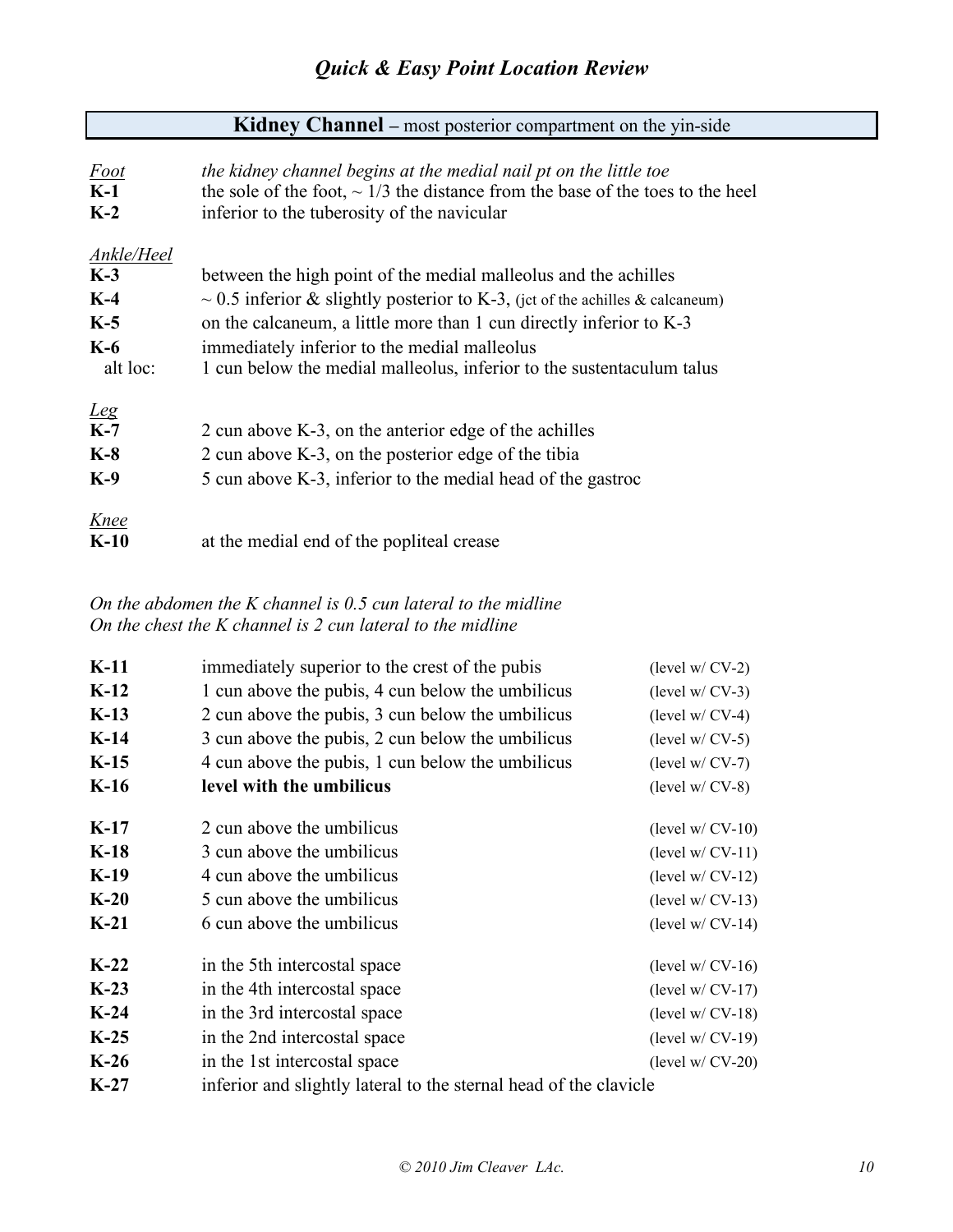|  | <b>Stomach Channel – most anterior compartment on the yang-side</b> |  |
|--|---------------------------------------------------------------------|--|
|--|---------------------------------------------------------------------|--|

|                                                         | Face $\&$ Head ST-1–4 lie along the vertical pupil line                                                                                                                          |                            |
|---------------------------------------------------------|----------------------------------------------------------------------------------------------------------------------------------------------------------------------------------|----------------------------|
| $ST-1$                                                  | midpoint of the infra-orbital ridge                                                                                                                                              |                            |
| $ST-2$                                                  | at the infra-orbital foramen                                                                                                                                                     |                            |
| $ST-3$                                                  | inferior to the maxilla, level with the lower border of the ala nasi                                                                                                             |                            |
| $ST-4$                                                  | just lateral to and level with the corners of the mouth                                                                                                                          |                            |
| $ST-5$                                                  | on the mandible, at the anterior edge of the masseter                                                                                                                            |                            |
| $ST-6$                                                  | the high point of the masseter                                                                                                                                                   |                            |
| $ST-7$                                                  | inferior to the zygomatic, in the mandibular notch                                                                                                                               |                            |
| $ST-8$                                                  | at the corners of the forehead                                                                                                                                                   |                            |
| <b>Throat</b><br>$ST-9$<br><b>ST-10</b><br><b>ST-11</b> | level with the laryngeal prominence anterior to the SCM<br>midway betw ST-9 $&$ ST-11<br>anterior to the SCM<br>immediately superior to the clavicle betw the 2 heads of the SCM |                            |
| Supraclavicular Fossa                                   |                                                                                                                                                                                  |                            |
| <b>ST-12</b>                                            | the center of the supraclavicular fossa                                                                                                                                          |                            |
| Chest<br><b>ST-13</b><br><b>ST-14</b>                   | The ST channel follows the mid-clavicular line, which is 4 cun lateral to the midline<br>inferior to the clavicle<br>1st intercostal space                                       | (level w/ $CV-20 & K-26$ ) |
| <b>ST-15</b>                                            | 2nd intercostal space                                                                                                                                                            | (level w/ CV-19 & K-25)    |
| <b>ST-16</b>                                            | 3rd intercostal space                                                                                                                                                            | (level w/ $CV-18 & K-24$ ) |
| <b>ST-17</b>                                            | the nipple<br>on males, the nipple is typically over the 4th IC space                                                                                                            | (level w/ CV-17 & K-23)    |
| <b>ST-18</b>                                            | 5th intercostal space on females the 5th IC space is just inferior to the root of the breast                                                                                     |                            |
|                                                         |                                                                                                                                                                                  |                            |

| Upper Abdomen | there are $\delta$ cun between the xipho-sternal jct and the umbilicus, |
|---------------|-------------------------------------------------------------------------|
|               | the channel follows a line 2 cun lateral to the midline                 |

| <b>ST-19</b> | 6 cun above the umbilical plane | (level w/ CV-14 & K-21) |
|--------------|---------------------------------|-------------------------|
| $ST-20$      | 5 cun above the umbilical plane | (level w/ CV-13 & K-20) |
| $ST-21$      | 4 cun above the umbilical plane | (level w/ CV-12 & K-19) |
| $ST-22$      | 3 cun above the umbilical plane | (level w/ CV-11 & K-18) |
| $ST-23$      | 2 cun above the umbilical plane | (level w/ CV-10 & K-17) |
| $ST-24$      | 1 cun above the umbilical plane | (level $w/CV-9$ )       |
|              |                                 |                         |

*Trans-Umbilical Plane*

| $ST-25$<br>level with the umbilicus | (level w/ CV-8 & K-16) |
|-------------------------------------|------------------------|
|-------------------------------------|------------------------|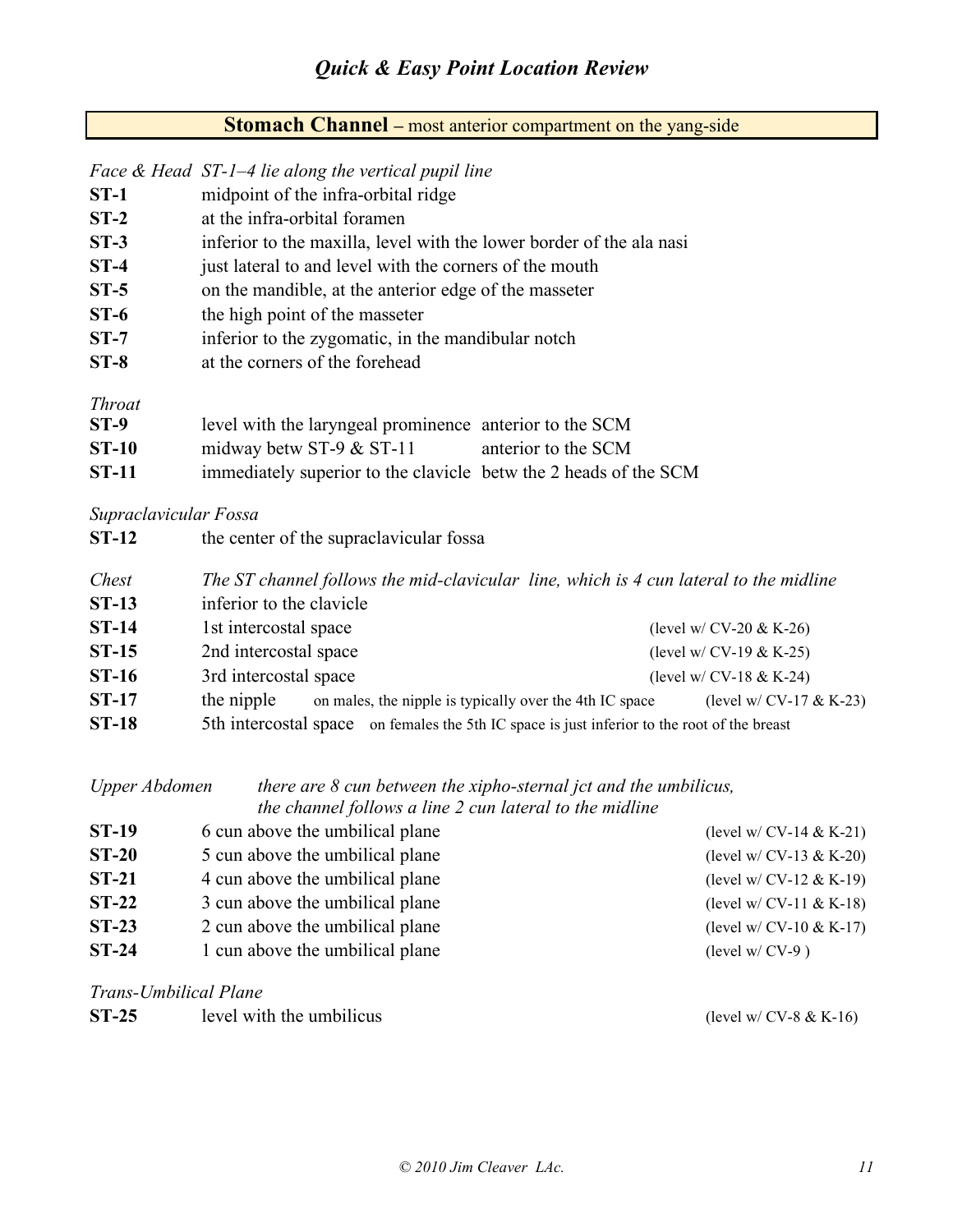| Lower Abdomen | there are 5 cun between the umbilicus and the pubis    |                           |
|---------------|--------------------------------------------------------|---------------------------|
| $ST-26$       | 1 cun below the umbilical plane                        | (level w/ CV-7 $&$ K-15)  |
| $ST-27$       | 2 cun below the umbilical plane                        | (level w/ CV-5 & K-14)    |
| <b>ST-28</b>  | 3 cun below the umbilical plane                        | (level w/ CV-4 $&$ K-13)  |
| <b>ST-29</b>  | 4 cun below the umbilical plane                        | (level w/ CV-3 & K-12)    |
| <b>ST-30</b>  | 5 cun below the umbilical plane, at the pubic tubercle | (level w/ $CV-2 & K-11$ ) |

#### *19 cun are measured between the greater trochanter and the popliteal crease*

| Thigh        | ST pts lie along the line connecting the ASIS and the lateral edge of the patella                  |                                             |
|--------------|----------------------------------------------------------------------------------------------------|---------------------------------------------|
| <b>ST-31</b> | on the lateral side of the sartorius (betw sartorius and rectus), $\sim$ the level of the perineum |                                             |
| $ST-32$      | 6 cun above the supralateral corner of the patella                                                 | (on the lateral edge of the rectus femoris) |
| $ST-33$      | 3 cun above the supralateral corner of the patella                                                 | (on the lateral edge of the rectus femoris) |
| $ST-34$      | 2 cun above the supralateral corner of the patella                                                 | (on the lateral edge of the rectus femoris) |

#### *16 cun are measured between the popliteal crease and the lateral malleolus*

| Leg          | ST channel pts on the leg are in the muscle body of the tibialis anterior                  |                                              |
|--------------|--------------------------------------------------------------------------------------------|----------------------------------------------|
| $ST-35$      | the lateral eye of the knee (inferior to the patella and lateral to the patellar ligament) |                                              |
| $ST-36$      | 3 cun inferior to ST-35                                                                    | one finger width lateral to the tibia        |
| <b>ST-37</b> | 6 cun inferior to ST-35                                                                    | one finger width lateral to the tibia        |
| <b>ST-38</b> | 8 cun inferior to ST-35                                                                    | one finger width lateral to the tibia        |
| $ST-40$      | 8 cun inferior to ST-35                                                                    | on the lateral edge of the tibialis anterior |
| <b>ST-39</b> | 9 cun inferior to ST-35                                                                    | one finger width lateral to the tibia        |
|              |                                                                                            |                                              |

# *Ankle*

the mid-point of the anterior ankle, on the medial side of the extensor digitorum tendon (specifically betw the ext digitorum  $\&$  ext hallucis longus tendons)

#### *Foot*

| $ST-42$ | at the high point of the dorsum of the foot (1st & 2nd cuneiforms), $\sim$ midway betw ST-41 & ST-43, |
|---------|-------------------------------------------------------------------------------------------------------|
|         | betw the ext digitorum $\&$ ext hallucis longus tendons, next to the dorsalis pedis artery            |
| $ST-43$ | betw the 2nd $\&$ 3rd metatarials, approx midway betw their heads $\&$ bases                          |
| $ST-44$ | betw the 2nd $\&$ 3rd toes, midway betw web margin $\&$ the knuckle                                   |
| $ST-45$ | lateral nail pt on the 2nd toe                                                                        |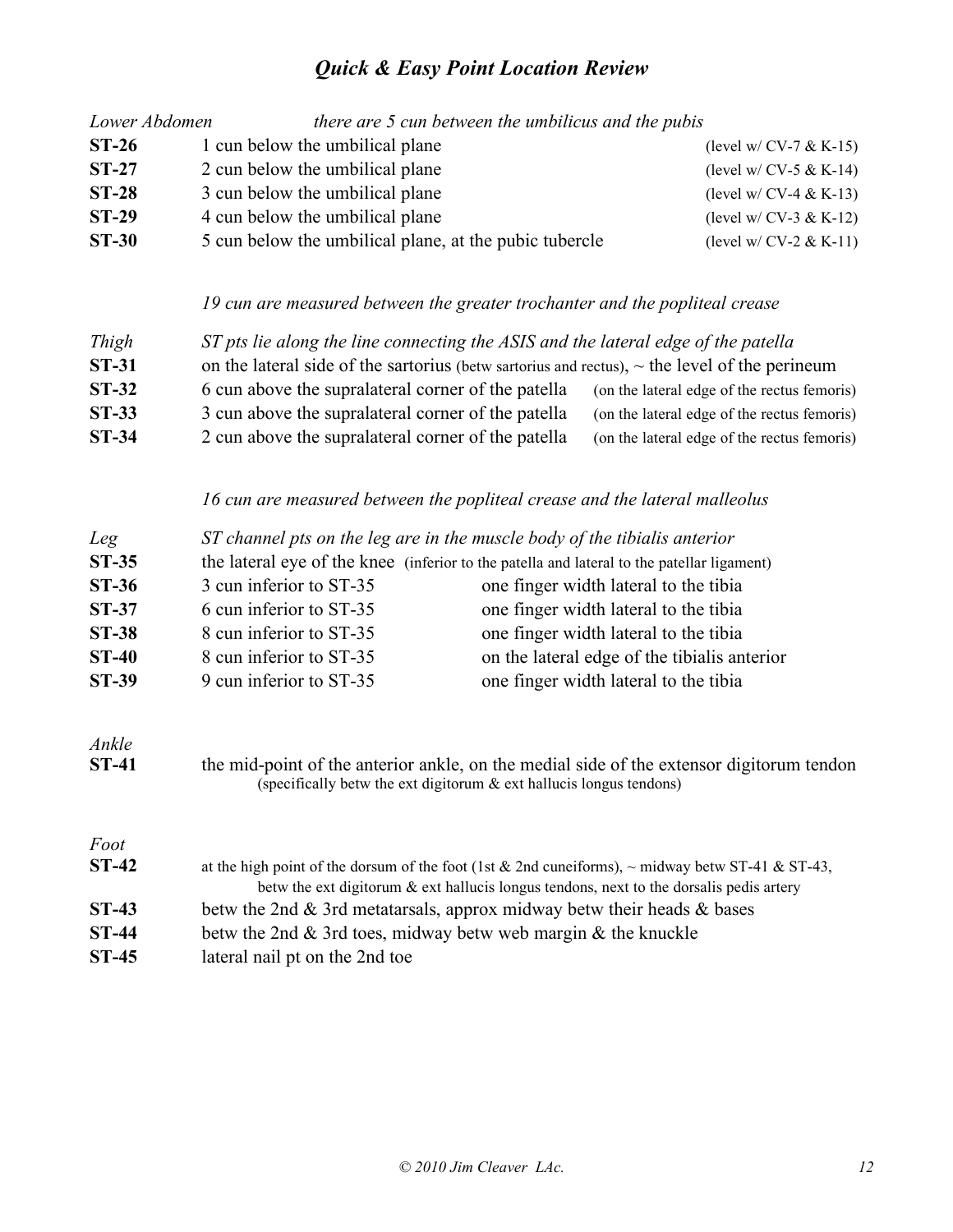| <b>Spleen Channel</b> – most anterior compartment on the yin-side |
|-------------------------------------------------------------------|
|-------------------------------------------------------------------|

| Foot<br>$Sp-1$  | the medial nail point on the big toe                                                                                                                                            |
|-----------------|---------------------------------------------------------------------------------------------------------------------------------------------------------------------------------|
| $Sp-2$          | on the medial side of the big toe, just distal to the base of the proximal phalanx                                                                                              |
| $Sp-3$          | on the medial aspect of the foot, just proximal to the head of the 1st metatarsal                                                                                               |
| $Sp-4$          | on the medial aspect of the foot, just distal to the base of the 1st metatarsal                                                                                                 |
| Ankle<br>$Sp-5$ | at the anterior and inferior corner of the medial malleolus, midway betw the high<br>points of the malleolus and the navicular and anterior to the posterior tibialis tendon    |
| Leg             | there are 15 cun measured between the medial malleolus and the popliteal crease                                                                                                 |
| $Sp-6$          | 3 cun above the high point of the medial malleolus behind the posterior edge of the tibia                                                                                       |
| $Sp-7$          | 6 cun above the high point of the medial malleolus behind the posterior edge of the tibia                                                                                       |
| $Sp-8$          | 10 cun above the high point of the medial malleolus behind the posterior edge of the tibia<br>(3 cun below Sp-9, 5 cun below popl. crease which is 1/3 of the overall distance) |
| $Sp-9$          | posterior edge of the tibia, 2 cun below popl. crease (in the middle of the curvature of the condyle)                                                                           |
|                 |                                                                                                                                                                                 |
| Thigh           | there are 18 cun between the top of the patella / med. epicondyle of the femur and<br>the superior edge of the pubis                                                            |
| $Sp-10$         | with the knee bent, at the high point of the vastus medialis<br>2 cun superior and slightly medial to the supra-medial corner of the patella                                    |
| $Sp-11$         | roughly mid thigh, 6 cun above Sp-10, at the superior end of the vastus medialis<br>where it intersects with the sartorius and the rectus femoris                               |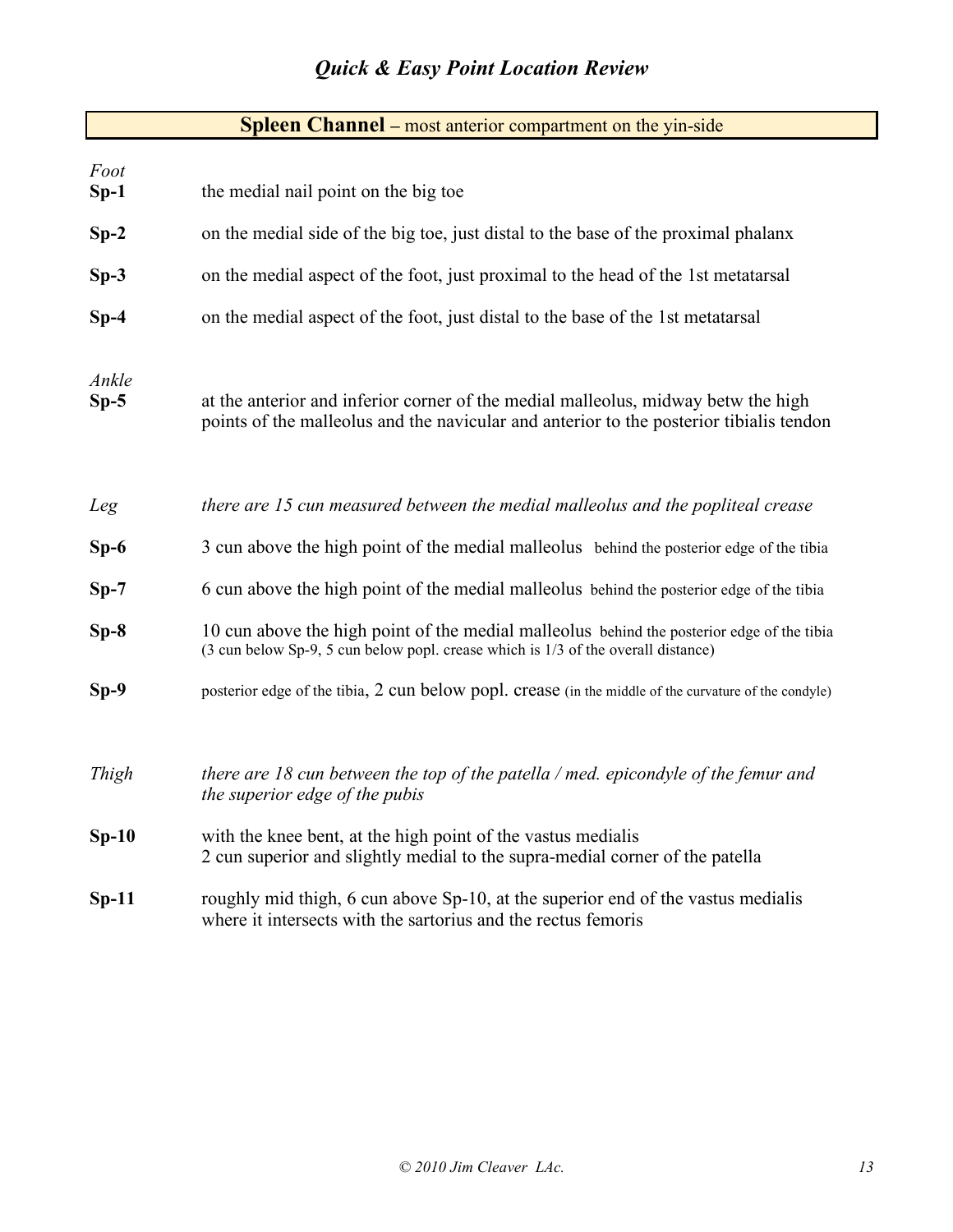| Groin<br>$Sp-12$ | level with the superior edge of the pubis,                               | 3.5 cun lateral to the midline |
|------------------|--------------------------------------------------------------------------|--------------------------------|
| $Sp-13$          | 0.7 cun above the superior edge of the pubis,                            | 4 cun lateral to the midline   |
| Abdomen          | the lateral edge of the rectus abdominus is 4 cun lateral to the midline |                                |
| $Sp-14$          | 1.3 cun superior to the umbilicus,                                       | 4 cun lateral to the midline   |
| $Sp-15$          | level with the umbilicus,                                                | 4 cun lateral to the midline   |
| $Sp-16$          | 3 cun superior to the umbilicus,                                         | 4 cun lateral to the midline   |

*Chest the Spleen channel lies halfway betw the mid-clavicular and mid-axillary lines*

| $Sp-17$ | in the 5th IC space, | 6 cun lateral to the midline              |
|---------|----------------------|-------------------------------------------|
| $Sp-18$ | in the 4th IC space, | 6 cun lateral to the midline              |
| $Sp-19$ | in the 3rd IC space, | 6 cun lateral to the midline              |
| $Sp-20$ | in the 2nd IC space, | 6 cun lateral to the midline (below Lu-1) |

*Side there are 12 cun betw the armpit and the bottom of the ribcage (tip of the 11th rib)*

| $Sp-21$ | usu. in the 7th IC space, | on the mid-axillary line           |
|---------|---------------------------|------------------------------------|
|         |                           | $(6 \text{ cun}$ below the axilla) |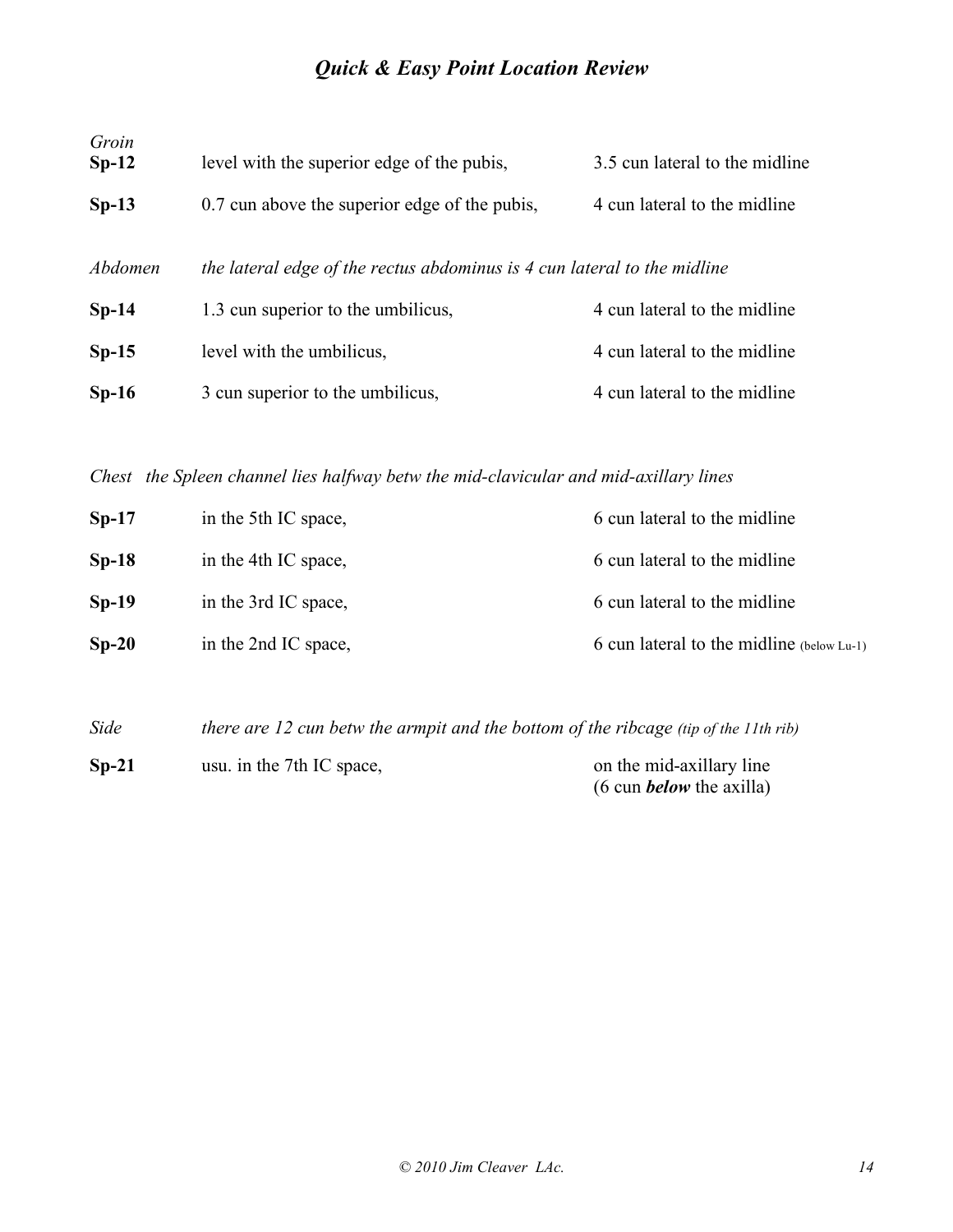|                                                      | Gall Bladder Channel – in the median compartment on the yang-side                                                                                                                                                                                                                                                                                                                      |  |
|------------------------------------------------------|----------------------------------------------------------------------------------------------------------------------------------------------------------------------------------------------------------------------------------------------------------------------------------------------------------------------------------------------------------------------------------------|--|
|                                                      | most lateral aspect (rules the sides)                                                                                                                                                                                                                                                                                                                                                  |  |
| Face<br>$GB-1$<br>$GB-2$<br>$GB-3$                   | level with the outer canthus of the eye, lateral to the edge of the zygomatic bone<br>anterior to the ear, level with the infra-tragic notch<br>above the zygomatic arch, directly superior to the mandibular notch (ST-7)                                                                                                                                                             |  |
| Side of Head<br>$GB-4$<br>$GB-5$<br>$GB-6$<br>$GB-7$ | GB pts are on a line connecting ST-8 and GB-7<br>1/4 of the distance betw ST-8 and GB-7<br>midway betw ST-8 and GB-5<br>1/2 of the distance betw ST-8 and GB-7<br>midway betw ST-8 & GB-7<br>3/4 of the distance betw ST-8 and GB-7<br>midway betw GB-5 and GB-7<br>level with the apex of the ear (TB-20), about 1 cun anterior to it (above TB-21)                                   |  |
| Above the Ear<br>$GB-8$<br>$GB-9$                    | directly above TB-20, $\sim$ 1/2 the height of the ear (1.5 cun)<br>0.5 cun posterior to GB-8                                                                                                                                                                                                                                                                                          |  |
| Mastoid<br>$GB-10$<br>$GB-11$<br>$GB-12$             | GB pts of the post-auricular scalp lie along a (curved) line connecting GB-9 $\&$ 12<br>1/3 of the arc distance between GB-9 and GB-12<br>2/3 of the arc distance between GB-9 and GB-12<br>level with the tip of the mastoid process, on the posterior edge of the SCM                                                                                                                |  |
| Forehead<br>$GB-13$<br>$GB-14$<br>$GB-15$            | the distance between the midline (GV-24) and ST-8 is 4.5 cun<br>the height of the forehead from the eyebrow to the hairline is 3 cun<br>0.5 cun within the anterior hairline, $1/3$ of the distance betw ST-8 and GV-24 (3")<br>on the forehead, 1 cun above the eyebrow, in line with the pupil<br>0.5 cun within the anterior hairline, 1/2 the distance betw ST-8 and GV-24 (2.25") |  |
| Top of Head<br>$GB-16$<br>$GB-17$<br><b>GB-18</b>    | GB pts on the head lie along a line 2.25 cun lateral to the midline $(GV)$<br>2 cun within the anterior hairline, 1.5 cun behind GB-15<br>(level $w/GV-22$ )<br>3.5 cun within the anterior hairline, 1.5 cun behind GB-16<br>$(level w/GV-21)$<br>5 cun within the anterior hairline, 1.5 cun behind GB-17<br>(level $w/GV-20$ )                                                      |  |
| <b>Back of the Head</b><br>$GB-19$                   | in the depression level with the EOP and superior to GB-20 (level $w / GV-17$ )                                                                                                                                                                                                                                                                                                        |  |
| Neck/Occiput<br>$GB-20$                              | in the large depression betw the SCM and the trapezius muscles, immediately<br>inferior to the occiput<br>(level $w/GV-16$ )                                                                                                                                                                                                                                                           |  |
| Shoulder<br>$GB-21$                                  | on the crest of the trapezius, midway betw $C_7$ and the acromial end of the clavicle                                                                                                                                                                                                                                                                                                  |  |
| Axilla<br>$GB-22$<br>$GB-23$                         | 12 cun are measured betw the bottom of the axilla and the bottom of the ribcage<br>on the mid-axillary line, below the axilla, in the 4th (or 5th) intercostal space<br>1 cun anterior and inferior to GB-22, in the 4th (or 5th) intercostal space                                                                                                                                    |  |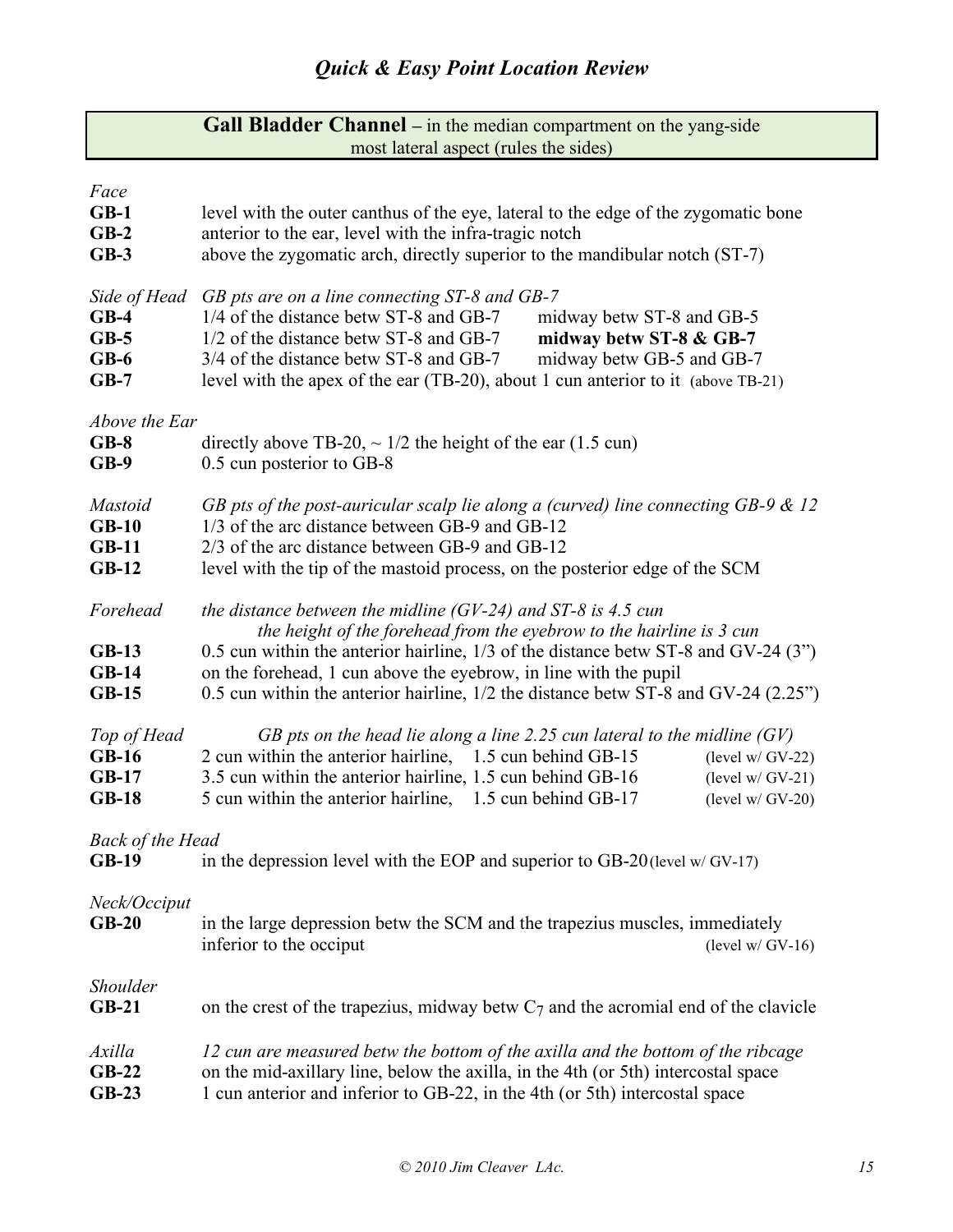| Chest          |                                                                                                                                                        |
|----------------|--------------------------------------------------------------------------------------------------------------------------------------------------------|
| $GB-24$        | in the 7th intercostal space, as close to the mid-clavicular line as possible                                                                          |
| Back & Waist   |                                                                                                                                                        |
| $GB-25$        | on the back, at the tip of the 12th rib                                                                                                                |
| $GB-26$        | at the junction of the mid-axillary line and the transumbilical plane<br>(inferior to the tip of the 11th rib $< Lr-13$ )                              |
| Abdomen        |                                                                                                                                                        |
| $GB-27$        | just medial to the ASIS, and superior/medial to the inguinal ligament                                                                                  |
|                | $\sim$ 3 cun below the umbilical plane ( $\sim$ level w/ CV-4)                                                                                         |
| $GB-28$        | 0.5 cun inferior and slightly medial to GB-27, level with the inferior border of the ASIS<br>also on the superior/medial edge of the inguinal ligament |
| Hip & Buttocks | these GB pts are best located in the lateral recumbent position                                                                                        |
| GB-29          | in the tensor fascia lata muscle, midway betw the ASIS and the greater trochanter                                                                      |
| $GB-30$        | in the gluteal hollow, 1/3 of the distance betw the gr trochanter and the sacral hiatus                                                                |
|                |                                                                                                                                                        |
| Thigh          | on the thigh, the GB channel follows the ilio-tibial tract, usu along its anterior edge                                                                |
|                | 19 cun are measured betw the greater trochanter and the popliteal crease                                                                               |
| <b>GB-31</b>   | 7 cun above the popliteal crease, in the vastus lateralis along the anterior edge of the ITT                                                           |
|                | alt loc $\}$<br>in the vastus lateralis along the posterior edge of the ITT                                                                            |
| $GB-32$        | 5 cun above the popliteal crease, in the vastus lateralis along the anterior edge of the ITT                                                           |
|                | alt loc $\}$<br>betw the vastus lateralis and the biceps femoris                                                                                       |
|                |                                                                                                                                                        |
| Knee           |                                                                                                                                                        |
| <b>GB-33</b>   | on the lateral aspect of the knee, in the large depression betw the biceps                                                                             |
|                | femoris tendon and the IT tendon, best located with the knee bent 90°,                                                                                 |
|                | it is posterior to the lateral condyle of the femur.                                                                                                   |
|                | alt loc } on the antero-lateral aspect of the knee, at the bottom of the vastus                                                                        |
|                | lateralis muscle, along the anterior edge of the ITT, superior to the lateral                                                                          |
|                | condyle of the femur, best located with the leg in full extension.                                                                                     |
|                |                                                                                                                                                        |
| Leg            | there are 16 cun betw the popliteal crease and the lateral malleolus                                                                                   |
| $GB-34$        | anterior and inferior to the head of the fibula                                                                                                        |
| $GB-35$        | 7 cun above the lateral malleolus, posterior to the fibula                                                                                             |
| <b>GB-36</b>   | 7 cun above the lateral malleolus, anterior to the fibula                                                                                              |
| GB-37          | 5 cun above the lateral malleolus, anterior to the fibula                                                                                              |
| <b>GB-38</b>   | 4 cun above the lateral malleolus, anterior to the fibula                                                                                              |
| GB-39          | 3 cun above the lateral malleolus, anterior to the fibula                                                                                              |
|                | alt loc } as above but posterior to the fibula                                                                                                         |
| Ankle          |                                                                                                                                                        |
| $GB-40$        | in the large depression anterior and inferior to the lateral malleolus (the sinus tarsii)                                                              |
| Foot           |                                                                                                                                                        |
| $GB-41$        | betw the 4th and 5th metatarsals, distal to their bases, but proximal to the extensor tendon to the little toe                                         |
| $GB-42$        | betw the 4th and 5th metatarsals, proximal to their heads and distal to the tendon                                                                     |
| <b>GB-43</b>   | betw the 4th and 5th toes, proximal to the web margin, distal to the MP joint                                                                          |
| $GB-44$        | the lateral nail point on the 4th toe                                                                                                                  |
|                |                                                                                                                                                        |